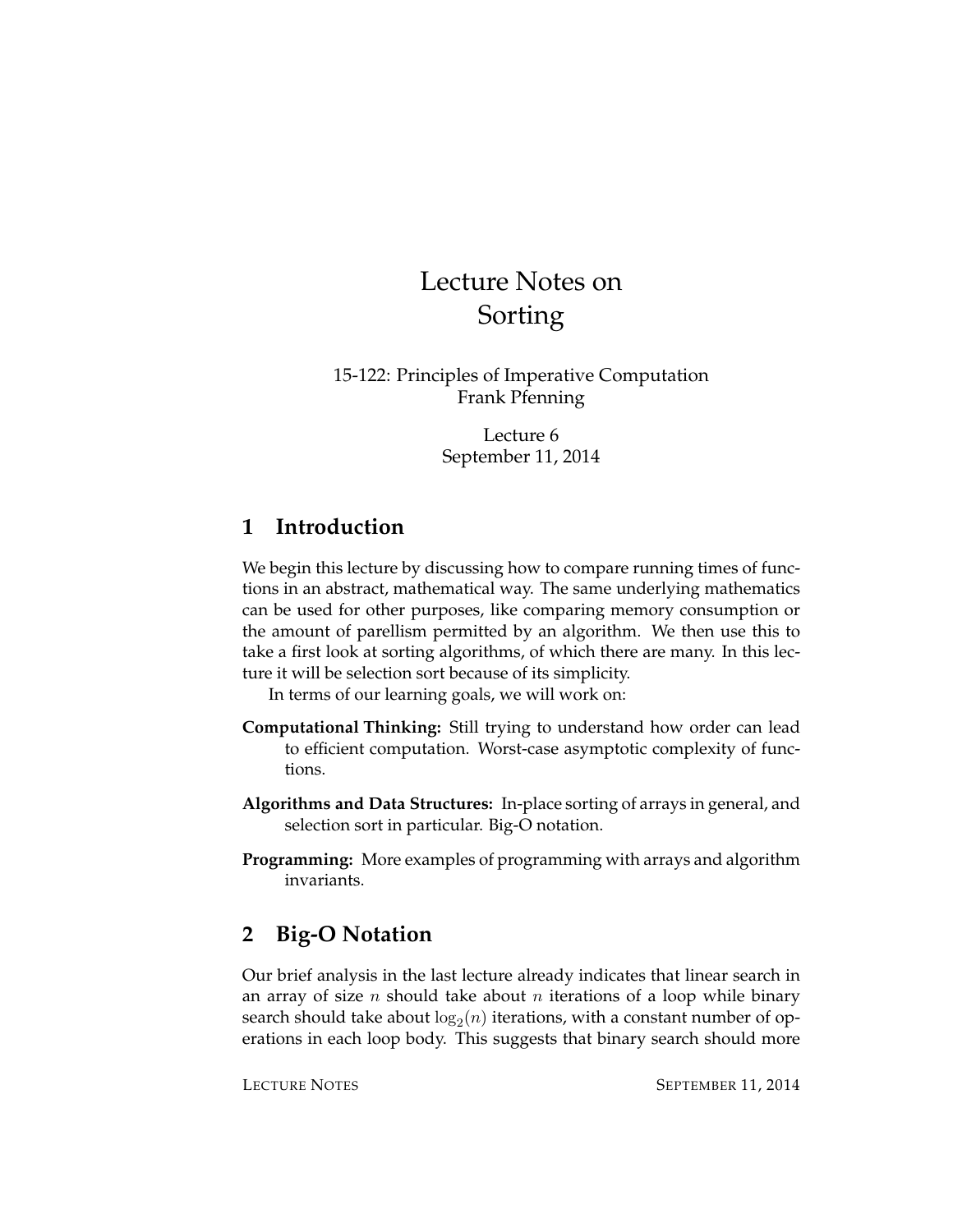efficient. In the design and analysis of algorithms we try to make this mathematically precise by deriving so-called *asymptotic complexity measures* for algorithms. There are two fundamental principles that guide our mathematical analysis.

- 1. We only care about the behavior of an algorithm *on large inputs*, that is, when it takes a long time. It is when the inputs are large that differences between algorithms become really pronounced. For example, linear search on a 10-element array will be practically the same as binary search on a 10-element array, but once we have an array of, say, a million entries the difference will be huge.
- 2. We do not care about *constant factors* in the mathematical analysis. For example, in analyzing the search algorithms we count how often we have to iterate, not exactly how many operations we have to perform on each iteration. In practice, constant factors can make a big difference, but they are influenced by so many factors (compiler, runtime system, machine model, available memory, etc.) that at the abstract, mathematical level a precise analysis is neither appropriate nor feasible.

Let's see how these two fundamental principles guide us in the comparison between functions that measure the running time of an algorithm.

Let's say we have functions  $f$  and  $g$  that measure the number of operations of an algorithm as a function of the size of the input. For example  $f(n) = 3 * n$  measures the number of comparisons performed in linear search for an array of size *n*, and  $g(n) = 3 * log(n)$  measures the number of comparisons performed in binary search for an array of size  $n$ .

The simplest form of comparison would be

 $g \leq_0 f$  *if for every*  $n \geq 0$ ,  $g(n) \leq f(n)$ *.* 

However, this violates principle (1) because we compare the values and  $g$ and  $f$  on all possible inputs  $n$ .

We can refine this by saying that *eventually*, g will always be smaller or equal to f. We express "eventually" by requiring that there be a number  $n_0$ such that  $g(n) \le f(n)$  for all n that are greater than  $n_0$ .

 $g \leq_1 f$  *if there is some*  $n_0$  *such that for every*  $n \geq n_0$  *it is the case that*  $g(n) \leq f(n)$ *.* 

This now incorporates the first principle (we only care about the function on large inputs), but constant factors still matter. For example, according to the last definition we have  $3 * n \leq 1$   $5 * n$  but  $5 * n \nleq 1$   $3 * n$ . But if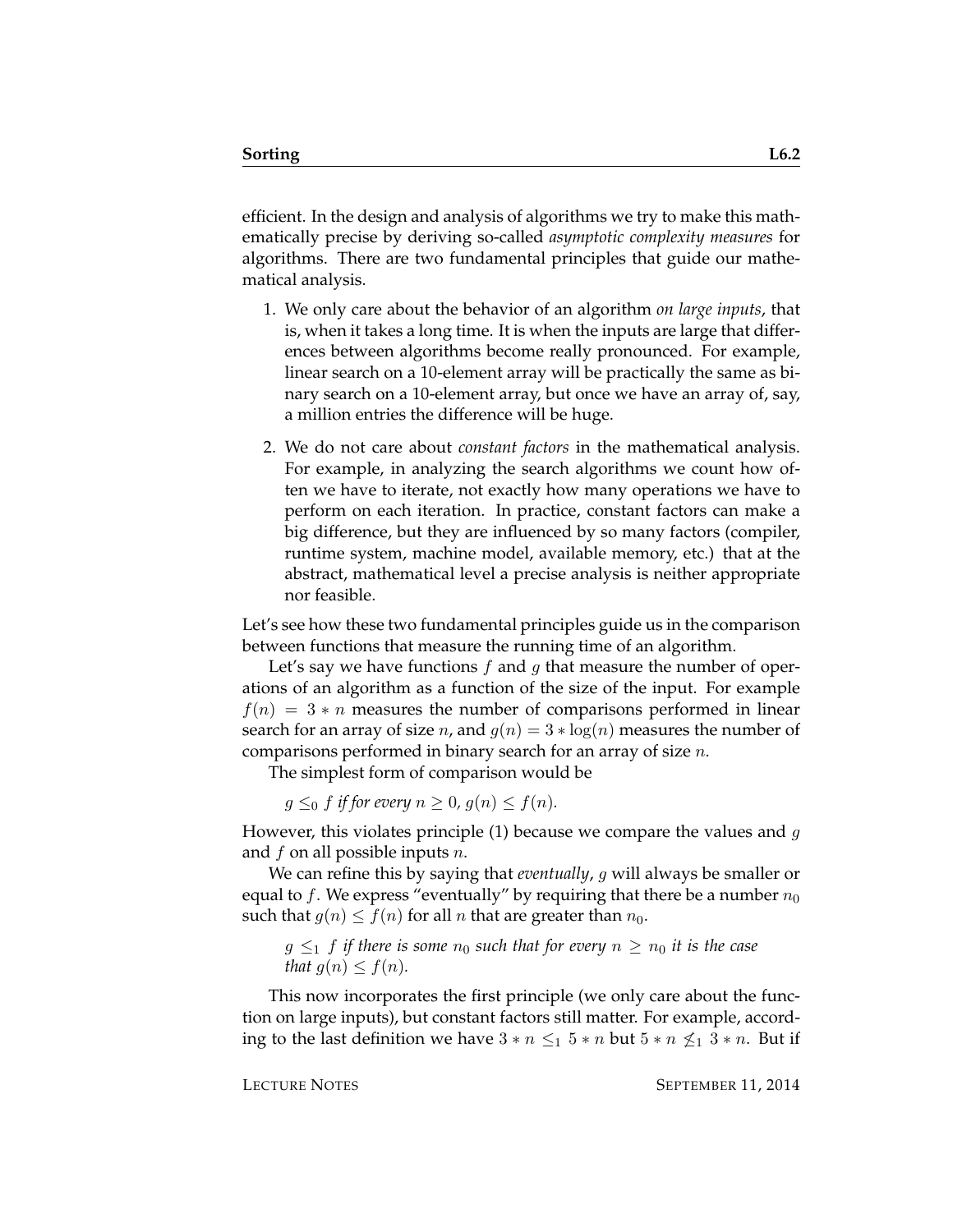constant factors don't matter, then the two should be equivalent. We can repair this by allowing the right-hand side to be multiplied by an arbitrary constant.

 $g \leq_2 f$  if there is a constant  $c > 0$  and some  $n_0$  such that for every  $n \geq n_0$  we have  $g(n) \leq c * f(n)$ .

This definition is now appropriate.

The less-or-equal symbol  $\leq$  is already overloaded with many meanings, so we write instead:

 $g \in O(f)$  if there is a constant  $c > 0$  and some  $n_0$  such that for every  $n \geq n_0$  we have  $g(n) \leq c * f(n)$ .

This notation derives from the view of  $O(f)$  as a set of functions, namely those that eventually are smaller than a constant times  $f$ .<sup>[1](#page-2-0)</sup> Just to be explicit, we also write out the definition of  $O(f)$  as a set of functions:

$$
O(f) = \{g \mid \text{there are } c > 0 \text{ and } n_0 \text{ s.t. for all } n \geq n_0, g(n) \leq c * f(n)\}
$$

With this definition we can check that  $O(f(n)) = O(c * f(n)).$ 

When we characterize the running time of a function using big-O notation we refer to it as the *asymptotic complexity* of the function. Here, *asymptotic* refers to the fundamental principles listed above: we only care about the function in the long run, and we ignore constant factors. Usually, we use an analysis of the *worst case* among the inputs of a given size. Trying to do *average case* analysis is much harder, because it depends on the distribution of inputs. Since we often don't know the distribution of inputs it is much less clear whether an average case analysis may apply in a particular use of an algorithm.

The asymptotic worst-case time complexity of linear search is  $O(n)$ , which we also refer to as *linear time*. The worst-case asymptotic time complexity of binary search is  $O(log(n))$ , which we also refer to as *logarithmic time*. *Constant time* is usually described as O(1), expressing that the running time is independent of the size of the input.

Some brief fundamental facts about big-O. For any polynomial, only the highest power of  $n$  matters, because it eventually comes to dominate the function. For example,  $O(5*n^2+3*n+83) = O(n^2)$ . Also  $O(\log(n)) \subseteq O(n)$ , but  $O(n) \nsubseteq O(\log(n))$ .

<span id="page-2-0"></span><sup>&</sup>lt;sup>1</sup>In textbooks and research papers you may sometimes see this written as  $g = O(f)$  but that is questionable, comparing a function with a set of functions.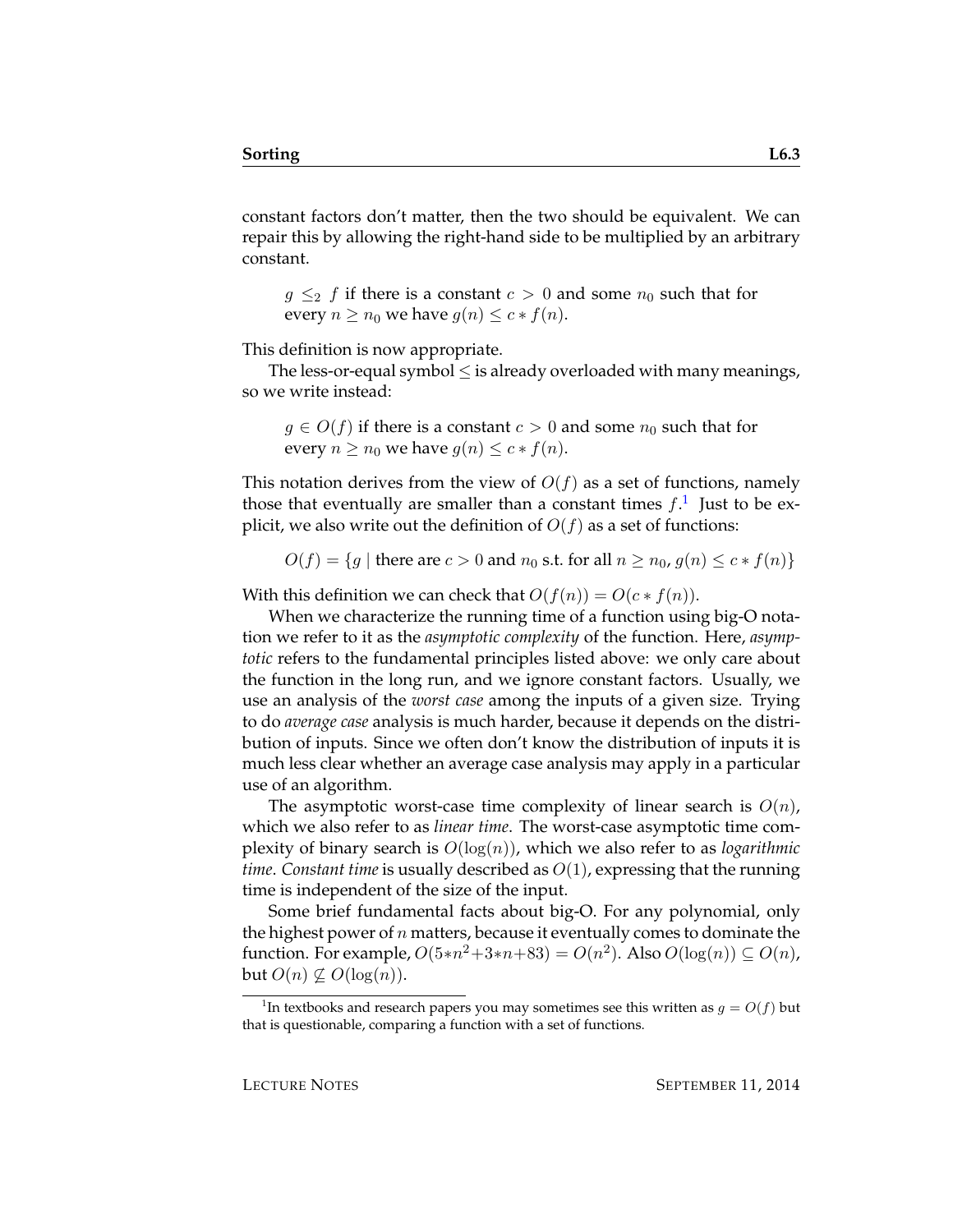That is the same as to say  $O(\log(n)) \subset O(n)$ , which means that  $O(\log(n))$ is a proper subset of  $O(n)$ , that is,  $O(log(n))$  is a subset  $(O(log(n)) \subseteq O(n)$ , but they are not equal  $(O(log(n)) \neq O(n))$ . Logarithms to different (constant) bases are asymptotically the same:  $O(\log_2(n)) = O(\log_b(n))$  because  $\log_b(n) = \log_2(n) / \log_2(b).$ 

As a side note, it is mathematically correct to say the worst-case running time of binary search is  $O(n)$ , because  $log(n) \in O(n)$ . It is, however, a looser characterization than saying that the running time of binary search is  $O(log(n))$ , which is also correct. Of course, it would be incorrect to say that the running time is  $O(1)$ . Generally, when we ask you to characterize the worst-case running time of an algorithm we are asking for the tightest bound in big-O notation.

#### **3 Sorting Algorithms**

We have seen in the last lecture that sorted arrays drastically reduce the time to search for an element when compared to unsorted arrays. Asymptotically, it is the difference between  $O(n)$  (linear time) and  $O(\log(n))$  (logarithmic time), where  $n$  is the length of the input array. This suggests that it may be important to establish this invariant, namely sorting a given array. In practice, this is indeed the case: sorting is an important component of many other data structures or algorithms.

There are many different algorithms for sorting: bucket sort, bubble sort, insertion sort, selection sort, heap sort, etc. This is testimony to the importance and complexity of the problem, despite its apparent simplicity.

In this lecture we discuss selection sort, which is one of the simplest algorithms. In the next lecture we will discuss quicksort. Earlier course instances used mergesort as another example of efficient sorting algorithms.

#### **4 Selection Sort**

Selection sort is based on the idea that on each iteration we select the *smallest* element of the part of the array that has not yet been sorted and move it to the end of the sorted part at the beginning of the array.

Let's play this through for two steps on an example array. Initially, we consider the whole array (from  $i = 0$  to the end). We write this as  $A[0..n)$ , that is the segment of the array starting at 0 up to n, where n is *excluded*.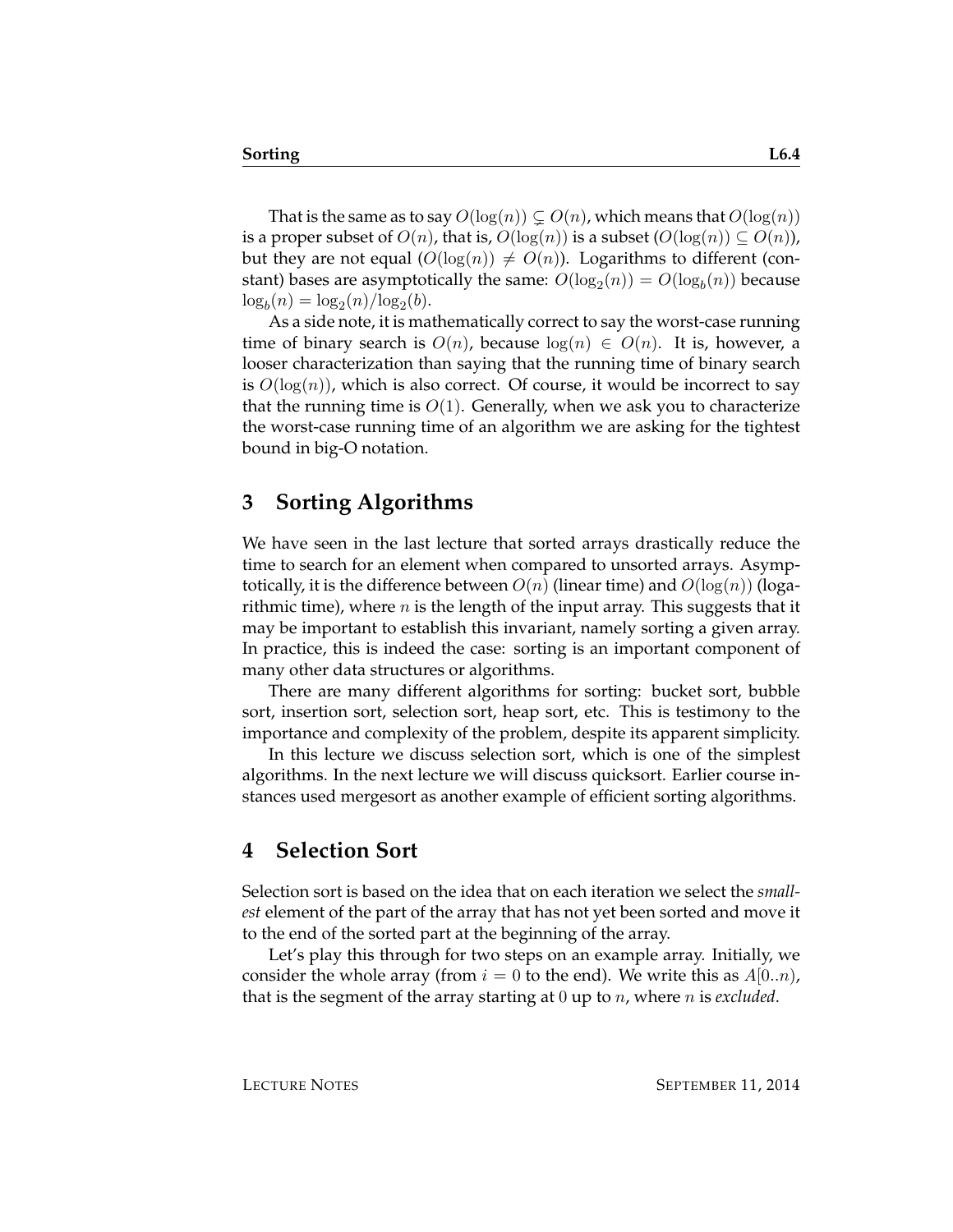

We now find the minimal element of the array segment under consideration (2) and move it to the front of the array. What do we do with the element that is there? We move it to the place where 2 was (namely at A[4]). In other words, we *swap* the first element with the minimal element. Swapping is a useful operation when sorting an array *in place* by modifying it, because the result of a correct sort must be a permutation of the input. If swapping is our *only* operation we are immediately guaranteed that the result is a permutation of the input.



Now 2 is in the right place, and we find the smallest element in the remaining array segment and move it to the beginning of the segment  $(i =$ 1).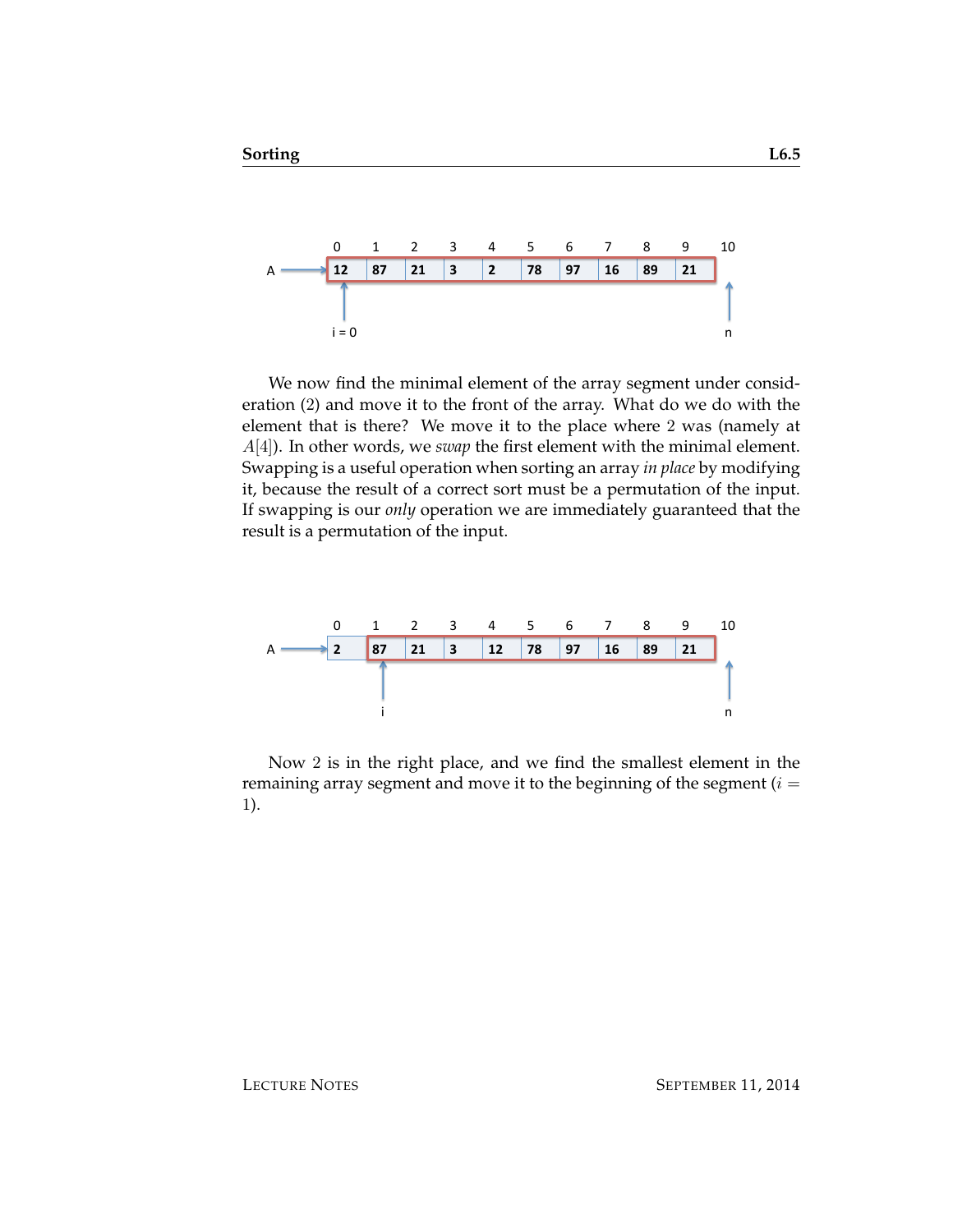

Let's pause and see if we can write down properties of the variables and array segments that allow us to write the code correctly. First we observe rather straightforwardly that

$$
0 \le i \le n
$$

where  $i = n$  after the last iteration and  $i = 0$  before the first iteration. Next we observe that the elements to the left of  $i$  are already sorted.

 $A[0..i)$  sorted

These two invariants are true initially and suffice to imply the postcondition. However, it won't be possible to prove the correctness of selection sort because we can't prove that these two invariants, on their own, are preserved by every iteration of the loop. We also need to know that *all* elements to the left of i are less or equal to *all* element to the right of i. We abbreviate this:

 $A[0..i) \leq A[i..n]$ 

saying that every element in the left segment is smaller than or equal to every element in the right segment.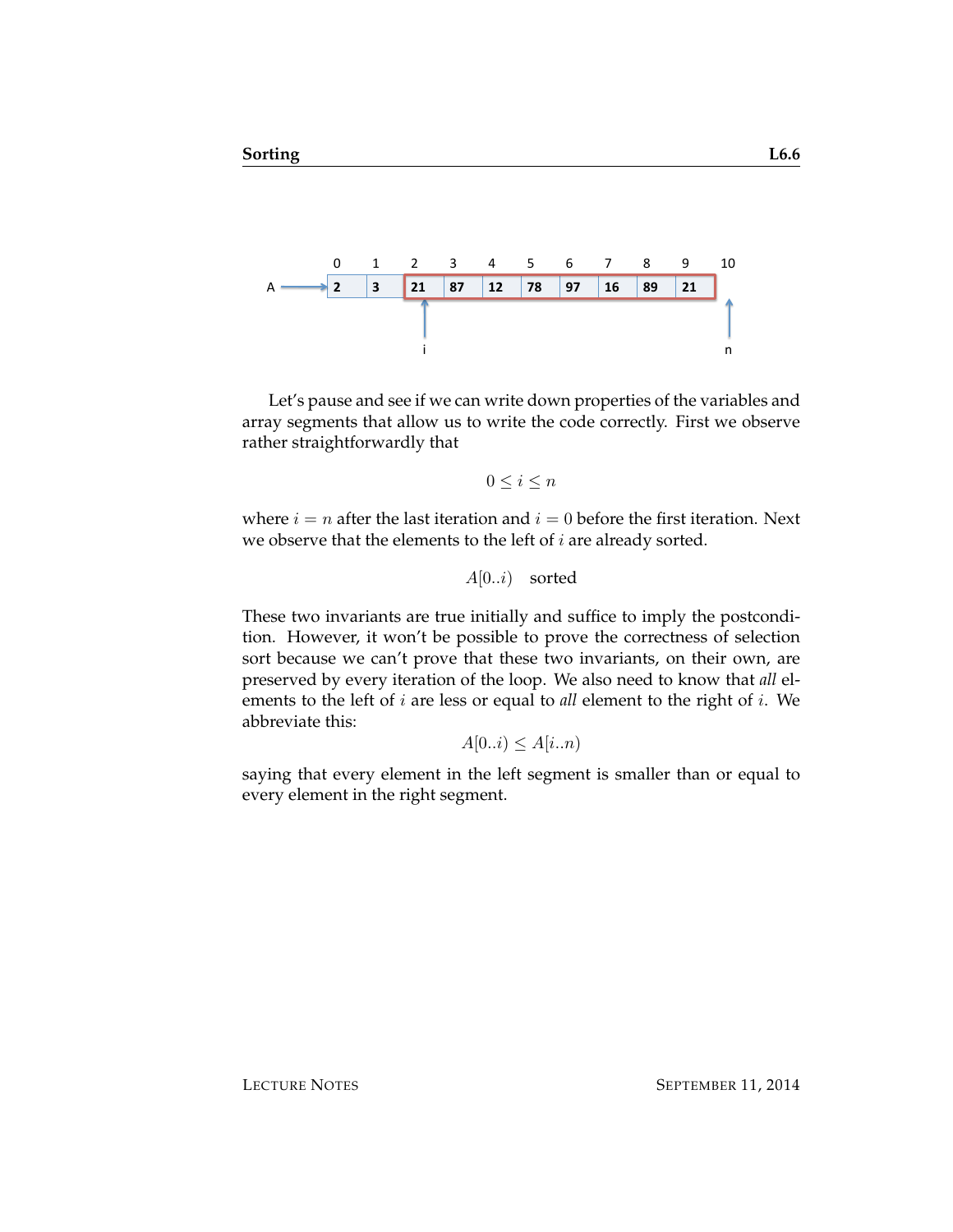We summarize the invariants

$$
0 \le i \le n
$$
  
A[0..i) sorted  
A[0..i) \le A[i..n)

Let's reason through *without any code* (for the moment), why these invariants are preserved. Let's look at the picture again.



In the next iteration we pick the minimal element among  $A[i..n]$ , which would be  $12 = A[4]$ . We now swap this to  $i = 2$  and increment i. We write here  $i' = i + 1$  in order to distinguish the old value of i from the new one, as we do in proofs of preservation of the loop invariant.



Since we only step when  $i < n$ , the bounds on i are preserved.

Why is  $A[0..i+1)$  sorted? We know by the third invariant that any element in  $A[0..i)$  is less than any element in  $A[i..n)$  and in particular the one we moved to  $A[i+1]$ . And  $A[0..i)$  was already sorted before by the second invariant.

Why is  $A[0..i+1) \leq A[i+1..n]$ ? We know from the loop invariant before the iteration that  $A[0..i) \leq A[i+1..n]$ . So it remains to show that  $A[i..i+1] \leq$  $A[i+1..n]$ . But that is true since  $A[i]$  was a minimal element of  $A[i..n]$  which is the same as saying that it is smaller or equal to all the elements in  $A[i..n]$ and therefore also  $A[i+1..n]$  after we swap the old  $A[i]$  into its new position.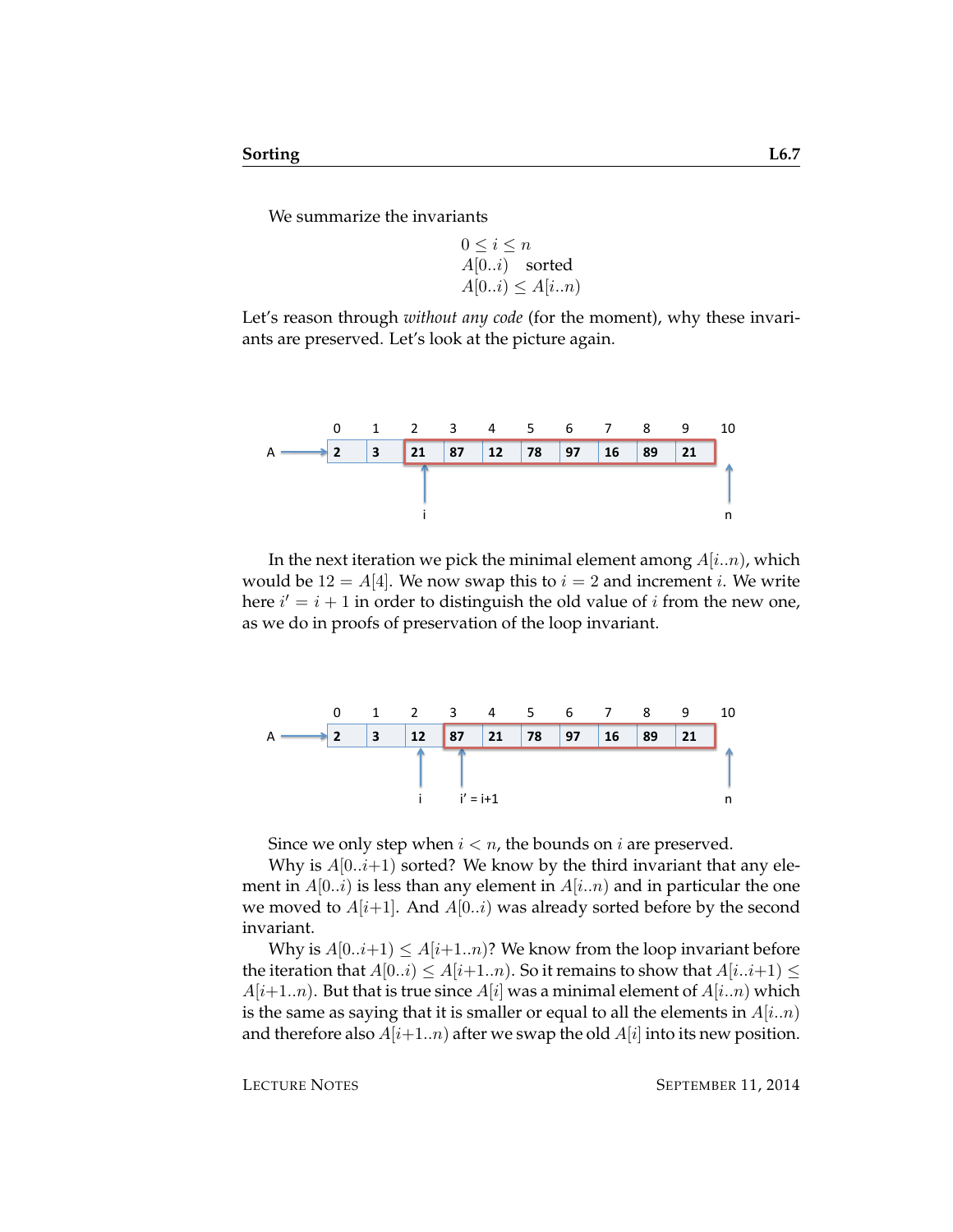## **5 Programming Selection Sort**

From the above invariants and description of the algorithm, the correct code is simple to write, including its invariants. The function does not return a value, since it modifies the given array A, so it has declaration:

```
void sort(int[] A, int lower, int upper)
//@requires 0 <= lower && lower <= upper && upper <= \length(A);
//@ensures is_sorted(A, lower, upper);
  ;
```
We encourage you to now write the function, using the following auxiliary and contract functions:

- 1. is\_sorted(A, lower, upper) which is true if the array segment  $A[lower..upper]$  is sorted.
- 2. le\_seg(x, A, lower, upper) which is true if  $x < A[lower_1..upper_1]$ (which means all  $x$  is less than or equal to all elements in the array segment).
- 3. le\_segs(A, lower1, upper1, lower2, upper2) which is true if  $A[lower_1..upper_1) \le A[lower_2..upper_2)$  (which means all elements in the first segment are less or equal to the all elements in the second array segment).
- 4. swap(A, i, j) modifies the array A by swapping  $A[i]$  with  $A[j]$ . Of course, if  $i = j$ , the array remains unchanged.
- 5. min\_index(A, lower, upper) which returns the index  $m$  of a minimal element in the segment  $A[lower..upper]$ .

Please write it and then compare it to our version on the next page.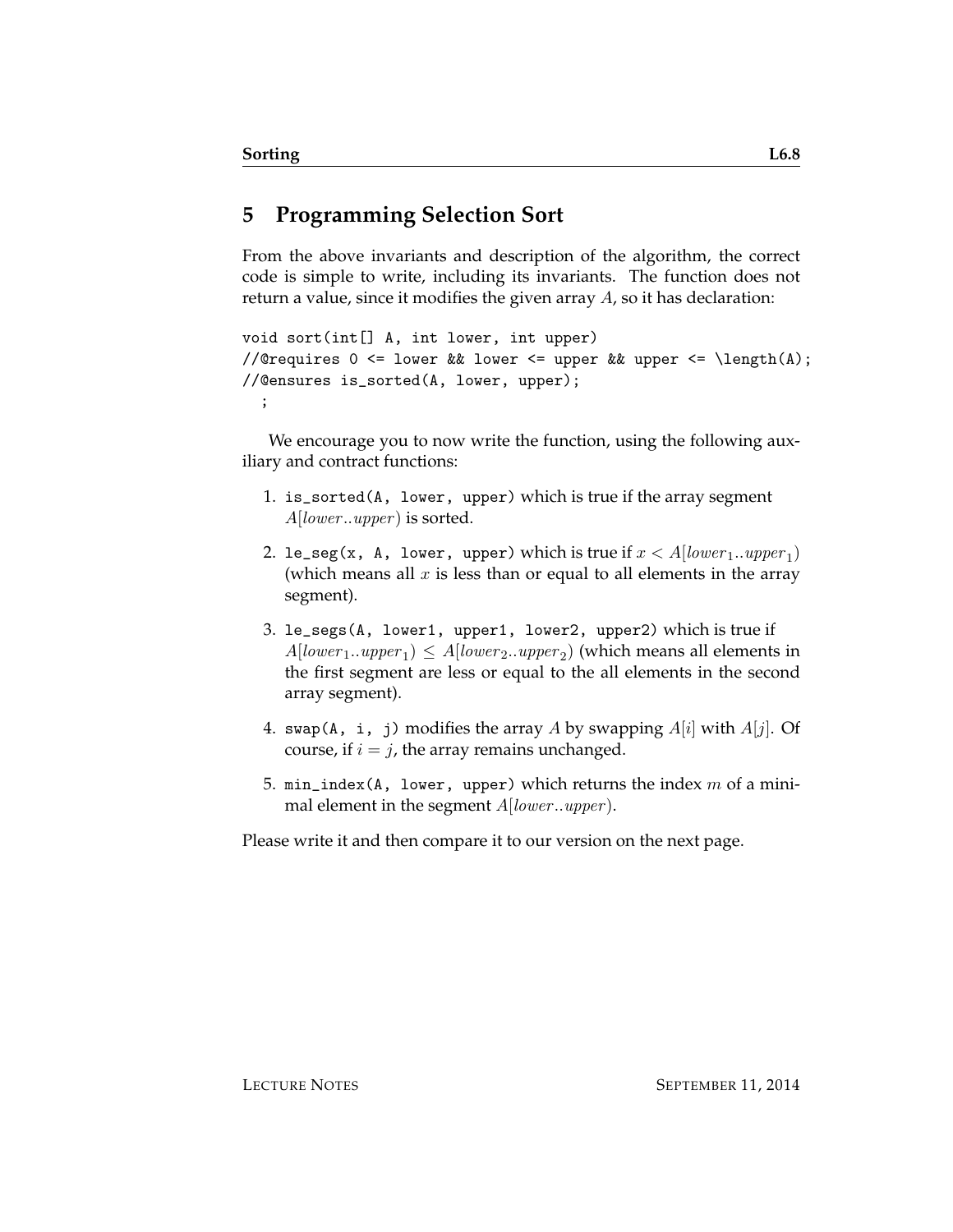```
void sort(int[] A, int lower, int upper)
//@requires 0 \leq lower && lower \leq upper && upper \leq \length(A);
//@ensures is_sorted(A, lower, upper);
{
  for (int i = lower; i < upper; i++)//@loop_invariant lower <= i && i <= upper;
   //@loop_invariant is_sorted(A, lower, i);
   //@loop_invariant le_segs(A, lower, i, i, upper);
    {
      int m = min_index(A, i, upper);//@assert le_seg(A[m], A, i, upper);
      swap(A, i, m);}
  return;
}
```
At this point, let us verify that the loop invariants are initially satisfied.

- lower  $\leq i$  and  $i \leq upper$  since  $i = lower$  and lower  $\leq upper$  (by precondition (@requires)).
- $A[lower..i)$  is sorted, since for  $i = lower$  the segment  $A[lower..lower]$ is empty (has no elements) since the right bound is exclusive.
- A[lower..i)  $\leq A[i..upper]$  is true since for  $i = lower$  the segment  $A[lower, lower]$  has no elements. The other segment,  $A[lower,upper]$ , is the whole part of the array that is supposed to be sorted.

We should also verify the assertion we added in the loop body. It expresses that  $A[m]$  is less or equal to any element in the segment  $A[i..upper]$ , abbreviated mathematically as  $A[m] \leq A[i..upper]$ . This should be implies by the postcondition of the min\_index function.

How can we prove the postcondition (@ensures) of the sorting function? By the loop invariant *lower*  $\leq i \leq upper$  and the negation of the loop condition  $i \geq upper$  we know  $i = upper$ . The second loop invariant then states that  $A[lower..upper)$  is sorted, which is the postcondition.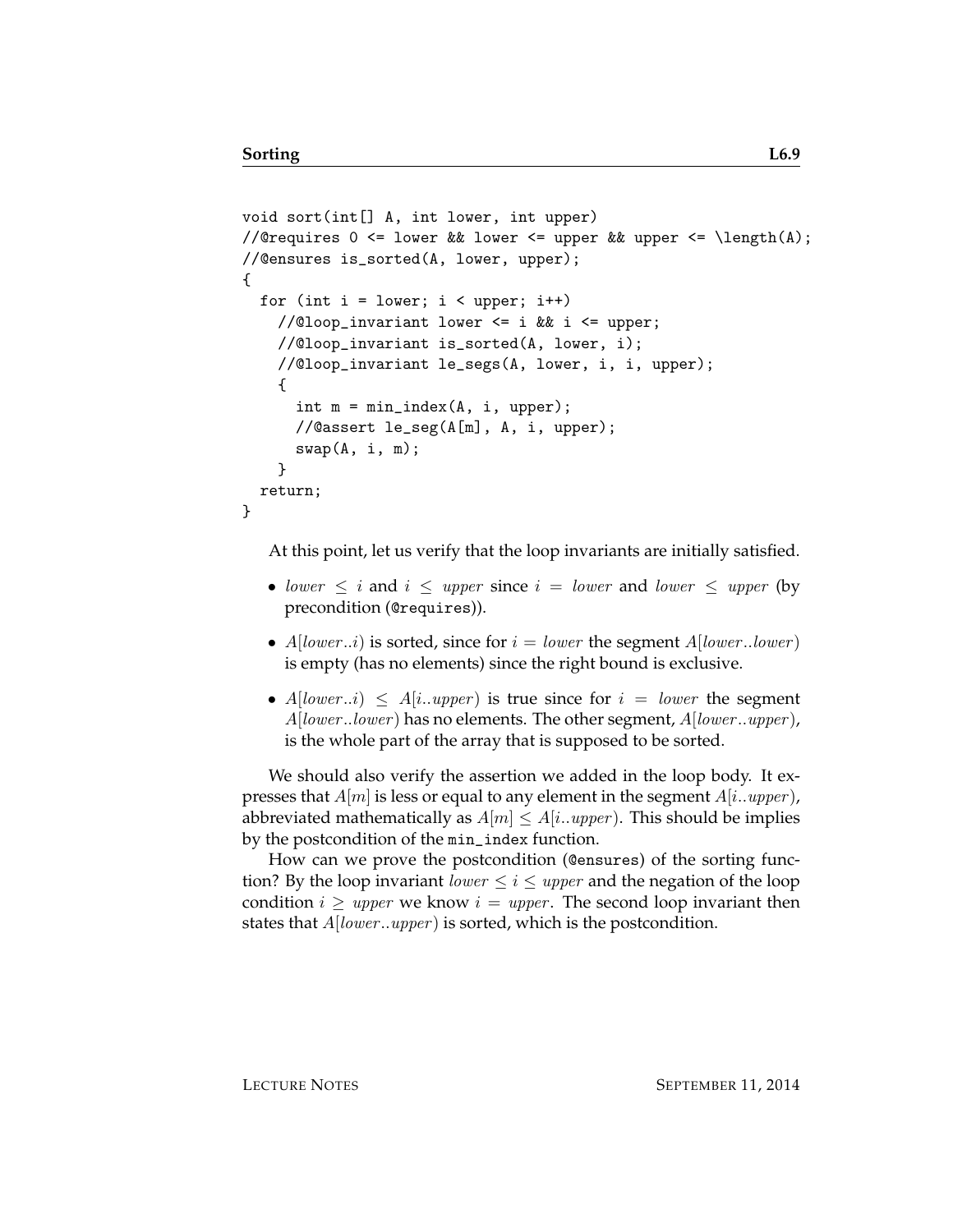### **6 Auxiliary Functions**

Besides the specification functions in contracts, we also used two auxiliary functions: swap and min\_index.

Here is the implementation of swap.

```
void swap(int[] A, int i, int j)
//@requires 0 \leq i && i \leq \operatorname{length}(A);
//@requires 0 \leq j && j \leq \operatorname{length}(A);
{
  int tmp = A[i];A[i] = A[j];A[j] = tmp;return;
}
```
For min\_index, we recommend you follow the method used for selection sort: follow the algorithm for a couple of steps on a generic example, write down the invariants in general terms, and then synthesize the simple code and invariants from the result. What we have is below, for completeness.

```
int min_index(int[] A, int lower, int upper)
//@requires 0 \leq lower && lower \leq upper && upper \leq \length(A);
//@ensures lower <= \result && \result < upper;
//@ensures le_seg(A[\result], A, lower, upper);
{
  int m = lower;
  int min = A[lower];
  for (int i = lower+1; i < upper; i+1)
    //@loop_invariant lower < i && i <= upper;
   //@loop_invariant le_seg(min, A, lower, i);
   //@loop_invariant A[m] == min;
   if (A[i] < min) {
     m = i;min = A[i];}
 return m;
}
```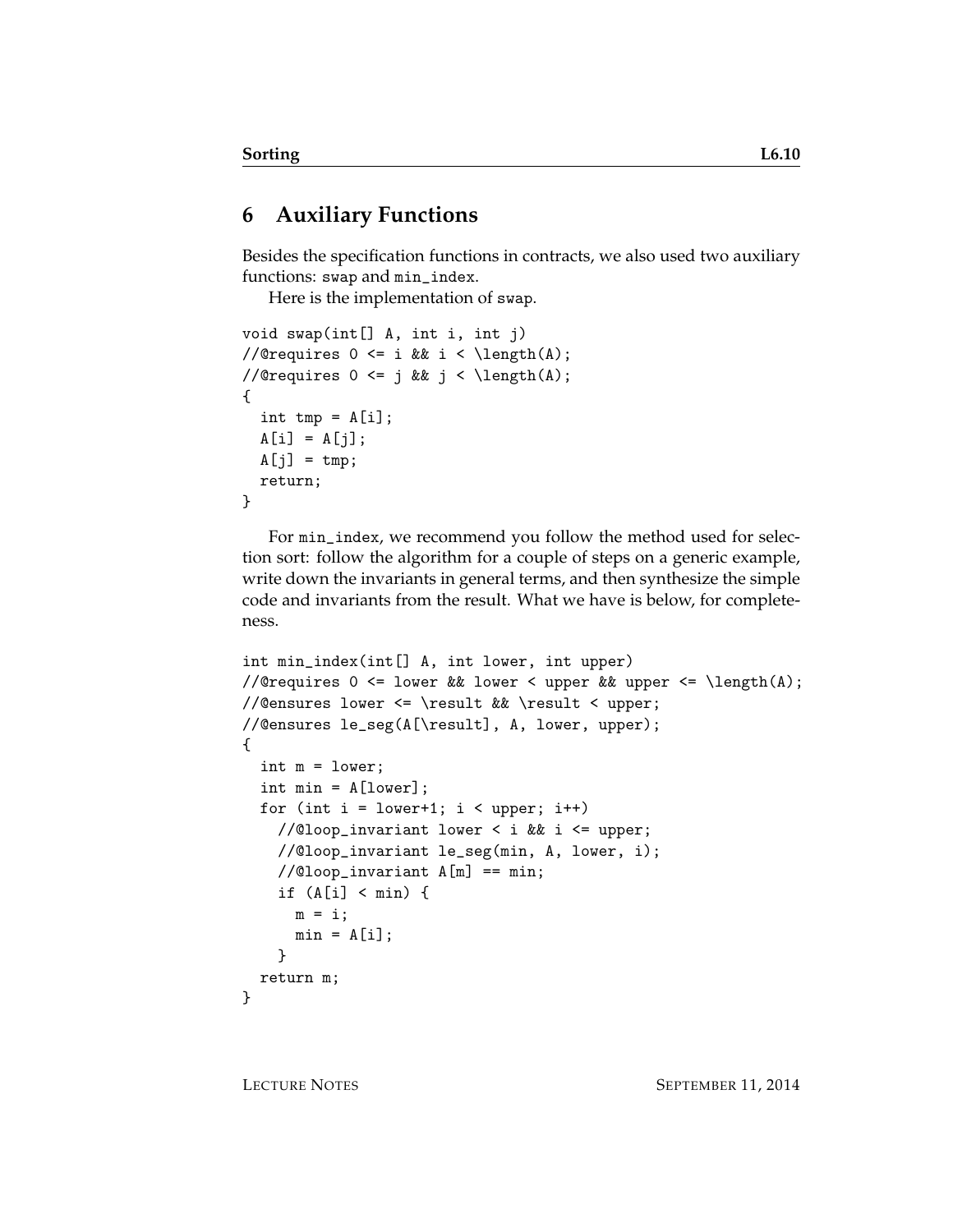#### **7 Asymptotic Complexity Analysis**

Previously, we have had to prove that functions actually terminate. Here we do a more detailed argument: we do counting in order to give a big-O classification of the number of operations. If we have an explicit bound on the number of operations that, of course, implies termination.

Assume *lower* = 0 and *upper* = *n* for notational simplicity. The outer loop iterates *n* times, from  $i = 0$  to  $i = n - 1$ . Actually, we could stop one iteration earlier, but that does not effect the asymptotic complexity, since it only involves a constant number of additional operations.

For each iteration of the outer loop (identified by the value for  $i$ ), we do a linear search through the array segment to the right of  $i$  and then a simple swap. The linear search will take  $n - i$  iterations, and cannot be easily improved since the array segment  $A[i..n]$  is not (yet) sorted. So the total number of iterations (counting the number of inner iterations for each outer one)

$$
n + (n - 1) + (n - 2) + \dots + 1 = \frac{n(n + 1)}{2}
$$

During each of these iterations, we only perform a constant amount of operations (some comparisons, assignments, and increments), so, asymptotically, the running time can be estimated as

$$
O(\frac{n(n+1)}{2}) = O(\frac{n^2}{2} + \frac{n}{2}) = O(n^2)
$$

The last equation follows since for a polynomial, as we remarked earlier, only the degree matters.

We summarize this by saying that the worst-case running time of selection sort is quadratic. In this algorithm there isn't a significant difference between average case and worst case analysis: the number of iterations is exactly the same, and we only save one or two assignments per iteration in the loop body of the min\_index function if the array is already sorted.